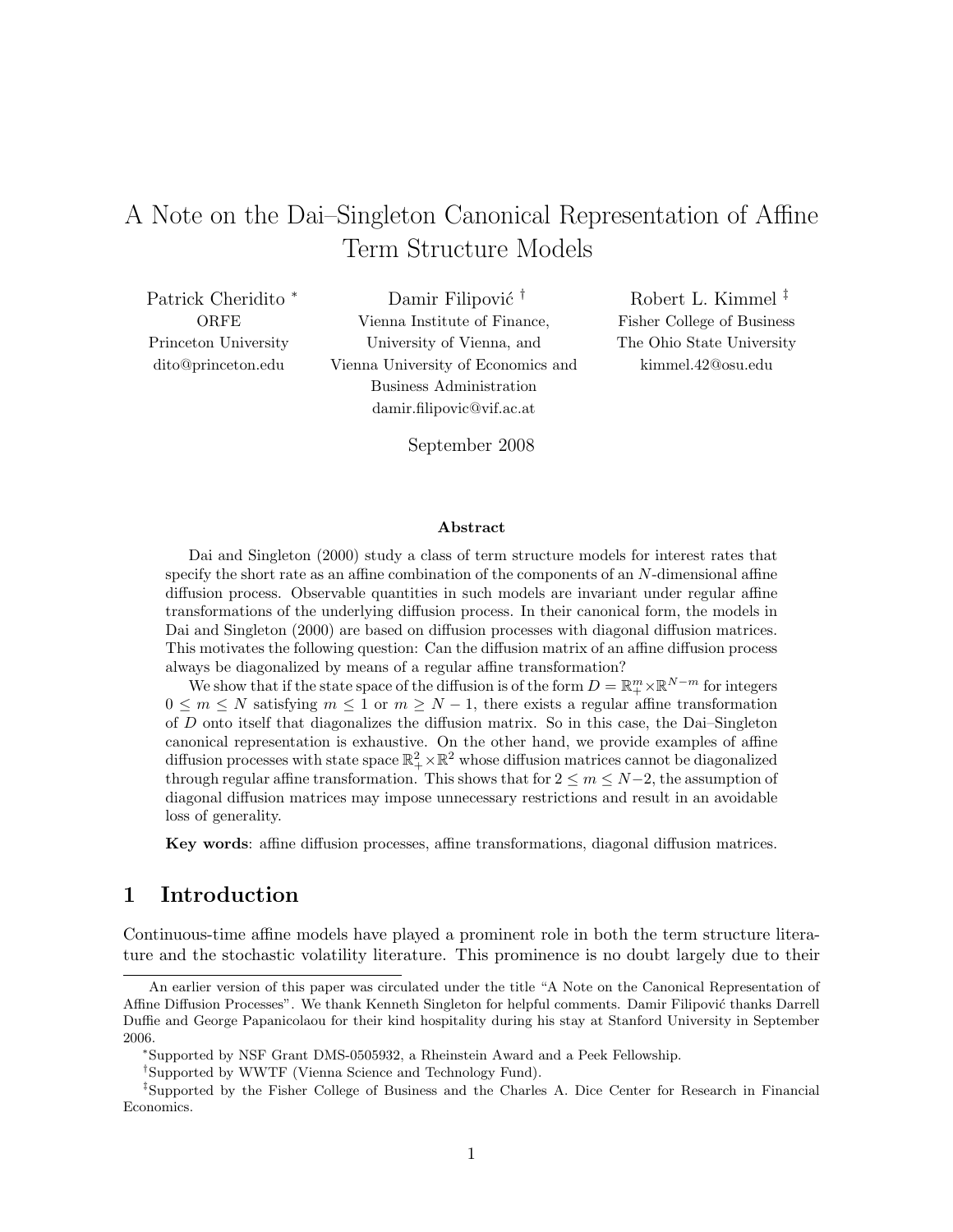analytic tractability. The early literature focused on specific models; see, for example, Vasicek (1977) and Cox et al. (1985) for single-factor term structure models, Chen (1996), Balduzzi et al. (1996) for multiple-factor term structure models, and Hull and White (1987) and Heston (1993) for asset price models with stochastic volatility. A more recent strand of the literature, however, focuses on broad classes of models rather than specific cases. For the case of affine term structure models (ATSMs), see, for example, Duffie and Kan (1996) and Duffie et al. (2003) for systematic treatments, Dai and Singleton (2000) for an empirical investigation and classification scheme, Duffee (2002) and Cheridito et al. (2007) for extended market price of risk specifications, Collin-Dufresne et al. (2008) and Joslin (2006) for alternate classification schemes, and Duffie et al. (2000) for additional applications of affine processes.

Dai and Singleton (2000) group ATSMs into families  $\mathbb{A}_m(N)$ , where  $N \geq 1$  denotes the dimension of the underlying state process, and  $0 \leq m \leq N$  the number of linearly independent components determining the conditional variances and covariances. The conditional variances and covariances appear as the components of the diffusion matrix in the stochastic differential equation that governs the dynamics of the state process. Any regular affine transformation of the state process of an ATSM leads to another ATSM that produces the same short rates and bond prices. That is, the observable implications of the model are invariant to regular affine transformation of the state process. ATSMs that may thus appear to be distinct from the stochastic differential equation of the state process and the interest rate specification, can in fact generate identical term structure implications. Kwon (2007) provides a group theoretic interpretation of this fact.

Dai and Singleton (2000) specify a canonical form for ATSMs and impose parameter restrictions to ensure that the underlying affine state variable process exists and that ATSMs with the same observable implications have a unique canonical representation. In the canonical form, the ATSMs in Dai and Singleton (2000) are based on affine diffusion processes with state space  $D := \mathbb{R}^m_+ \times \mathbb{R}^{N-m}$  and diagonal diffusion matrix.

In this paper we investigate the question, whether any  $N$ -dimensional affine diffusion process can be brought into this form through a regular affine transformation. Obviously, this is only possible for affine diffusion processes defined on state spaces of the form  $\Lambda D + \lambda$  for a regular  $N \times N$ -matrix  $\Lambda$  and  $\lambda \in \mathbb{R}^N$ . Such state spaces are natural for affine processes. But there also exist affine processes with different state spaces. Some examples are discussed in Section 12 of Duffie et al. (2003), and Gourieroux and Sufana (2006) provide a classification of twofactor affine diffusion models with general state spaces. But until recently, such models have not been common in applications; see, however, Da Fonseca et al. (2008) or Buraschi et al. (2006). To answer the question for affine diffusion processes on state spaces of the form  $\Lambda D + \lambda$ , it is sufficient to consider the case D because  $\Lambda D + \lambda$  can be mapped onto D with the regular affine transformation  $x \mapsto \Lambda^{-1}(x - \lambda)$ . We prove that for all  $0 \le m \le N$  such that  $m \leq 1$  or  $m \geq N-1$ , every affine diffusion process with state space D can be turned into an affine diffusion process with diagonal diffusion matrix through a regular affine transformation which leaves D invariant, and we provide two counter-examples in  $\mathbb{A}_2(4)$  which show that these conditions cannot be weakened in general. Many of the early studies restrict attention to the case  $N \leq 3$ . Then at least one of our conditions is always satisfied, and every affine diffusion process with state space D can be diagonalized. However, models with  $N \geq 4$  are becoming more and more common in the literature; see, for example, Thompson (2008), Collin-Dufresne et al. (2008), and Egorov et al. (2008). Four factor models also arise naturally when the stochastic volatility model of Hull and White (1987) and Heston (1993) are extended to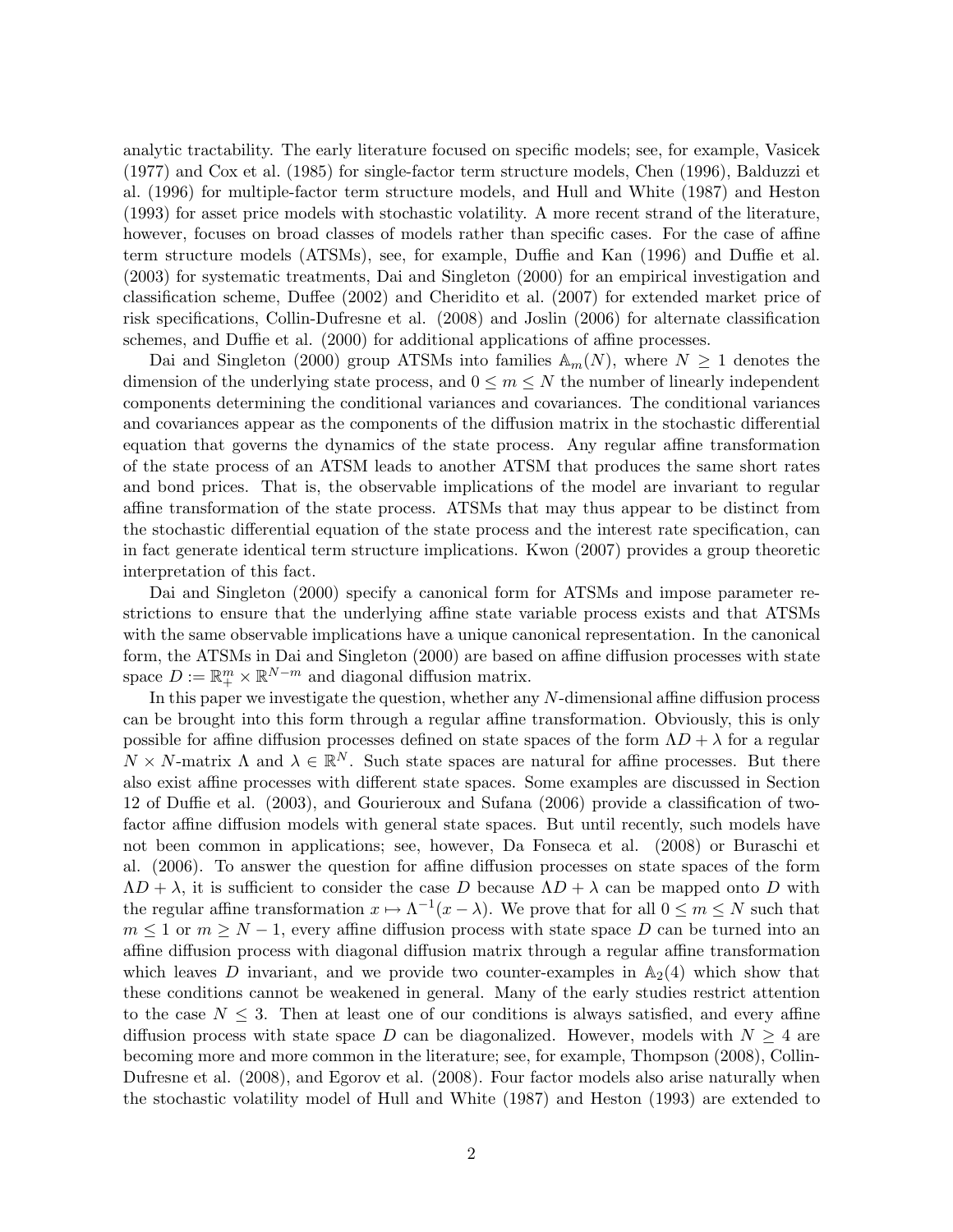include two stocks. Requiring that the state variables have a diagonal diffusion matrix imposes unnecessary restrictions on these models that may impede their ability to match important features of the data. By comparing the ATSMs of Dai and Singleton (2000) to the maximal representations in their own paper, Collin-Dufresne et al. (2008) also conclude that for  $N \leq 3$ , the Dai–Singleton specification covers all ATSMs with state space D, while for  $N = 4$ , this is not the case. Our result implies the specific findings of Collin-Dufresne et al. (2008) for  $N \leq 4$ .

The remainder of the paper is organized as follows: In Section 2 we formally introduce affine diffusion processes and state our main result. Although we focus on the case of ATSMs, the results apply to other cases, such as affine stochastic volatility models. Section 3 contains the proof of the main result. In Section 4 we provide the two counter-examples showing that affine processes cannot in general be diagonalized. Finally, Section 5 concludes.

## 2 The problem and the main result

ATSMs specify the short rate  $r(t)$  as an affine function of an N-dimensional affine diffusion process  $X(t) = (X_1(t), \ldots, X_N(t))$ :

(2.1) 
$$
r(t) = d_0 + d^T X(t).
$$

Here,  $d_0 \in \mathbb{R}$ ,  $d \in \mathbb{R}^N$ , and <sup>T</sup> denotes transposition. Prices of zero-coupon bonds are given by

$$
P(t,T) = \mathcal{E}_t^{\mathbb{Q}} \left[ e^{-\int_t^T r(u) du} \right],
$$

where  $E_t^{\mathbb{Q}}$  denotes conditional expectation under a risk neutral probability measure  $\mathbb{Q}$ . By "affine diffusion process" it is meant that  $X(t)$  is a solution of a stochastic differential equation of the form

(2.2) 
$$
dX(t) = \mu(X(t)) dt + \sigma(X(t)) dW(t),
$$

where  $W(t)$  is an N-dimensional Q-Brownian motion and the drift  $\mu$  and the diffusion matrix  $\alpha := \sigma \sigma^T$  are affine functions of  $X(t)$ :

$$
\mu(X(t)) = b + \beta X(t),
$$

for  $b \in \mathbb{R}^N$  and  $\beta \in \mathbb{R}^{N \times N}$ , and

$$
\alpha(X(t)) = \alpha^0 + X_1(t)\alpha^1 + \dots + X_N(t)\alpha^N
$$

for symmetric  $N \times N$ -matrices  $\alpha^0, \ldots, \alpha^N$ .

It is known from Duffie and Kan (1996) that zero coupon bond prices in ATSMs are of the form

$$
P(t,T) = \exp(-A(T-t) - \langle B(T-t), X(t) \rangle),
$$

where  $\langle ., .\rangle$  denotes the standard scalar product in  $\mathbb{R}^N$  and A and B are deterministic functions satisfying certain ordinary differential equations. For a detailed study of affine processes in a more general context, we refer to Duffie et al. (2003).

It can easily be checked that for every regular  $N \times N$ -matrix  $\Lambda$  and  $\lambda \in \mathbb{R}^N$ , the affine transform

$$
(2.3) \t Y(t) = \Lambda X(t) + \lambda,
$$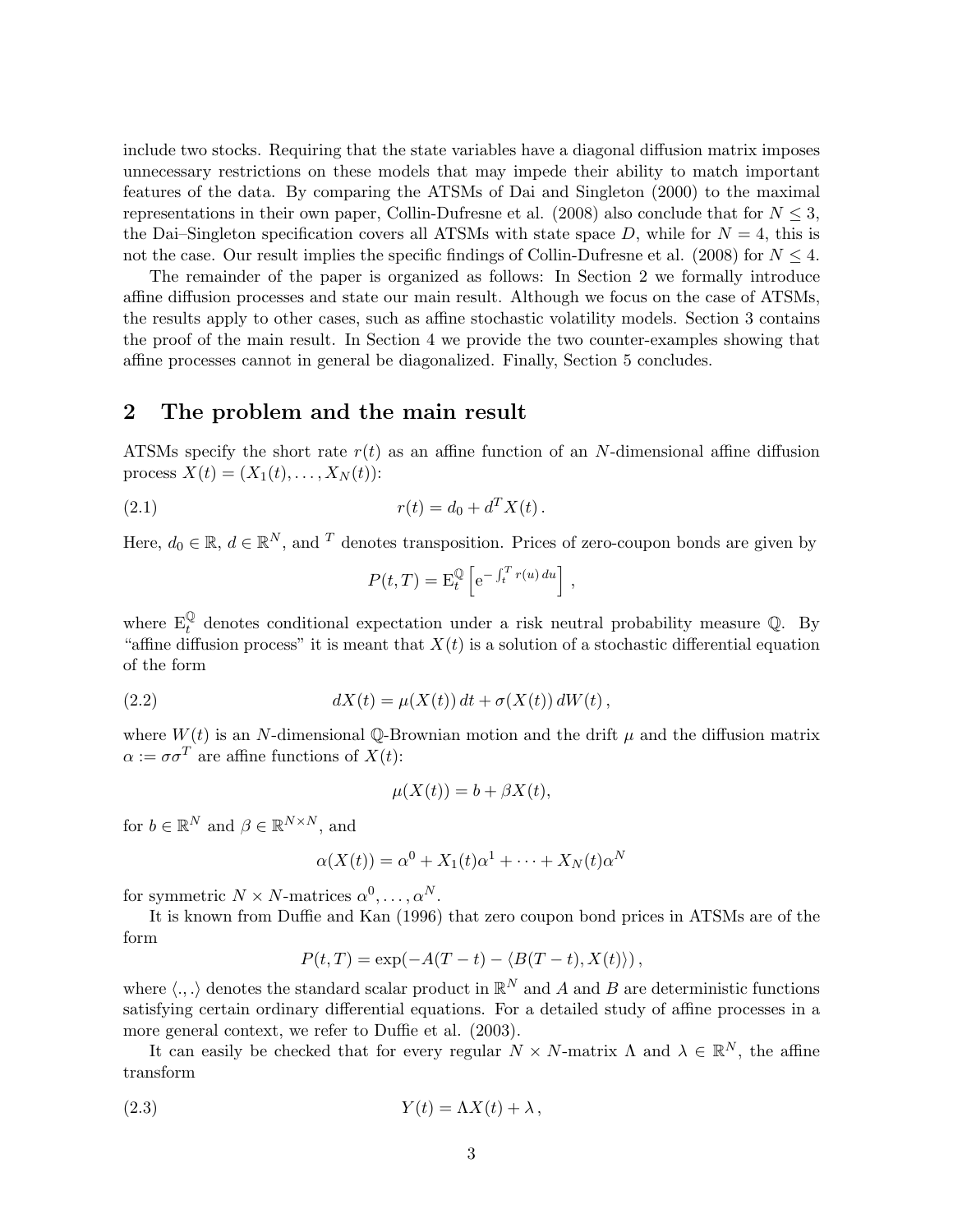satisfies

$$
dY(t) = [\Lambda b - \Lambda \beta \Lambda^{-1} \lambda + \Lambda \beta \Lambda^{-1} Y(t)] dt + \Lambda \sigma (\Lambda^{-1} [Y(t) - \lambda]) dW(t).
$$

Hence,  $Y(t)$  is again an affine diffusion process with affine diffusion matrix

(2.4) 
$$
\Lambda \alpha (\Lambda^{-1} [Y(t) - \lambda]) \Lambda^T = \Lambda \alpha (X(t)) \Lambda^T.
$$

The short rate process can be expressed in terms of  $Y(t)$  as

(2.5) 
$$
r(t) = d_0 - d^T \Lambda^{-1} \lambda + d^T \Lambda^{-1} Y(t).
$$

This shows that  $Y(t)$  and (2.5) specify an ATSM producing the same short rates and bond prices as  $X(t)$  and (2.1). That is, a regular affine transformation of the state process changes the particular form of the stochastic differential equation (2.2). But it leaves observable quantities, such as short rates and bond prices invariant. In their canonical form, the models in Dai and Singleton (2000) are based on diffusion processes with state space  $D := \mathbb{R}^m_+ \times \mathbb{R}^{N-m}$  and diagonal diffusion matrix. This motivates the question whether all affine diffusion processes can be brought into such a form via a regular affine transformation. Of course, this is only possible for affine diffusion processes on state spaces of the form  $\Lambda D + \lambda$ , and to cover this case, it is enough to consider D. Our main result is the following:

**Theorem 2.1** Let X be an affine diffusion process with state space  $D$  and diffusion matrix  $\alpha: D \to \mathbb{R}^{N \times N}$ . If  $m \leq 1$  or  $m \geq N-1$ , then there exists a regular  $N \times N$ -matrix  $\Lambda$  such that

(2.6) ΛD = D

and

(2.7) 
$$
\Lambda \alpha(x) \Lambda^T \quad \text{is diagonal for all } x \in D.
$$

Thus, in view of (2.4), the diffusion matrix of the D-valued affine diffusion process  $Y = \Lambda X$ is diagonal.

Note that we only require  $\Lambda$  to be regular and not orthogonal; see also Remark 3.1 below. Since at least one of the conditions in Theorem 2.1 is always satisfied for  $N \leq 3$ , we obtain the following corollary:

**Corollary 2.2** For  $N \leq 3$ , every affine diffusion process with state space D can be turned into an affine diffusion process with diagonal diffusion matrix through a regular  $N \times N$  matrix  $\Lambda$ such that  $\Lambda D = D$ .

### 3 Proof of Theorem 2.1

From Theorem 2.7 of Duffie et al. (2003) we know that a function  $\alpha: D \to \mathbb{R}^{N \times N}$  is equal to the diffusion matrix  $\sigma \sigma^T$  of an affine diffusion process with state space D if and only if it is of the form

(3.1) 
$$
\alpha(x) = \alpha^0 + x_1 \alpha^1 + \dots + x_m \alpha^m, \quad x \in D,
$$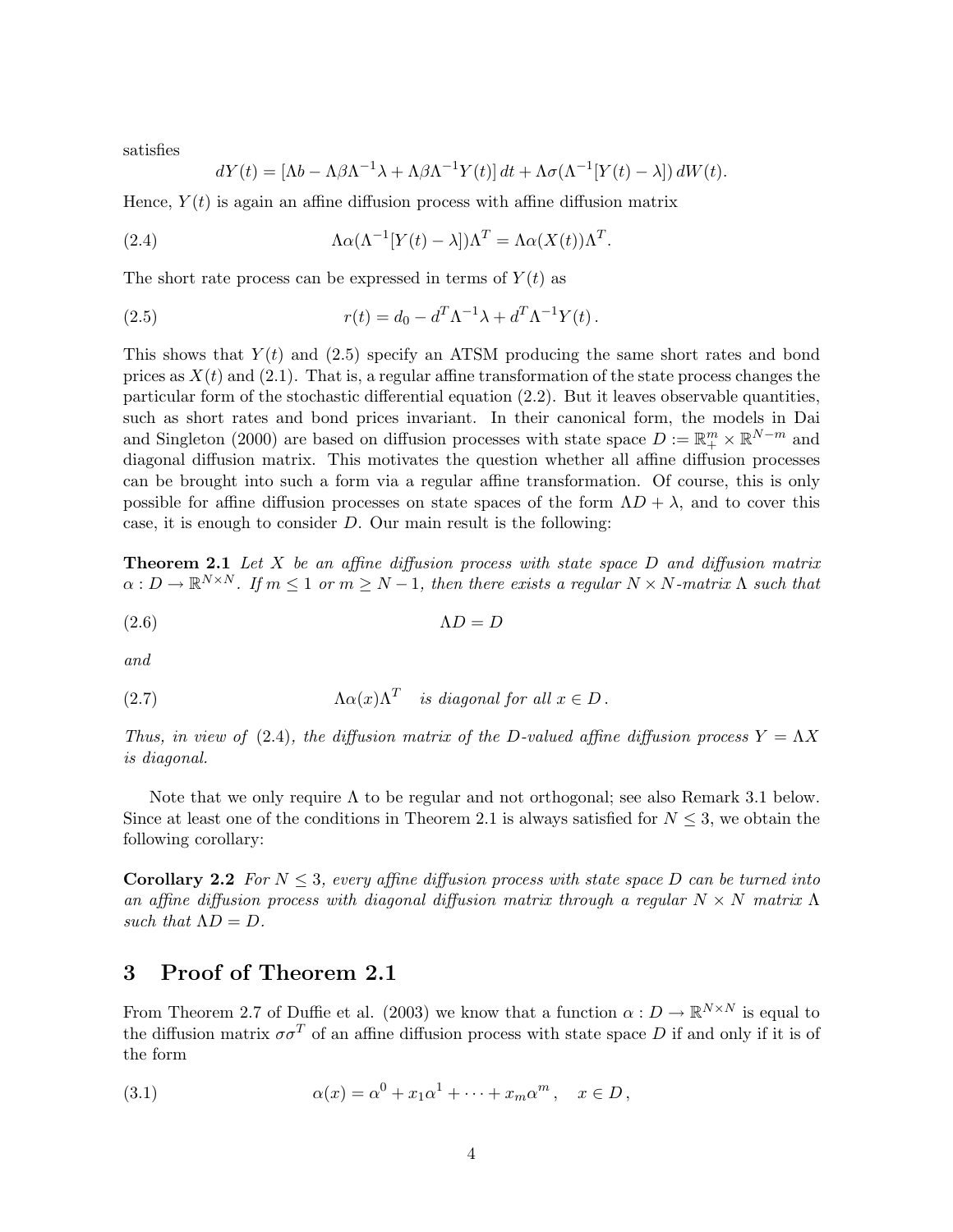where  $\alpha^0, \ldots, \alpha^m$  are positive semi-definite symmetric  $N \times N$ -matrices satisfying

(3.2) 
$$
\alpha_{kk}^j = 0, \quad \text{for } 0 \le j \le m \text{ and } 1 \le k \le m \text{ with } k \ne j.
$$

By positive semi-definiteness and symmetry, condition (3.2) immediately implies that

(3.3) 
$$
\alpha_{kl}^j = \alpha_{lk}^j = 0, \text{ for } 0 \le j \le m \text{ and } 1 \le k \le m \text{ with } k \ne j \text{ and } 1 \le l \le N.
$$

We illustrate conditions (3.1) and (3.3) for  $N = 3$ . The first case is  $m = 0$ . Then,

$$
\alpha(x) \equiv \alpha^0
$$

for an arbitrary positive semi-definite symmetric  $N \times N$ -matrix  $\alpha^0$ . For  $m = 1$ , we have

$$
\alpha^0 = \left(\begin{array}{cc} 0 & 0 & 0 \\ & + & * \\ & & + \end{array}\right) , \quad \alpha^1 = \left(\begin{array}{cc} + & * & * \\ & + & * \\ & & + \end{array}\right) ,
$$

for  $m = 2$ ,

$$
\alpha^0 = \begin{pmatrix} 0 & 0 & 0 \\ & 0 & 0 \\ & & + \end{pmatrix}, \quad \alpha^1 = \begin{pmatrix} + & 0 & * \\ & 0 & 0 \\ & & + \end{pmatrix}, \quad \alpha^2 = \begin{pmatrix} 0 & 0 & 0 \\ & + & * \\ & & + \end{pmatrix},
$$

and for  $m = 3$ ,

$$
\alpha^0 = 0 \, , \quad \alpha^1 = \left( \begin{array}{rrr} + & 0 & 0 \\ & 0 & 0 \\ & & 0 \end{array} \right) \, , \quad \alpha^2 = \left( \begin{array}{rrr} 0 & 0 & 0 \\ & + & 0 \\ & & 0 \end{array} \right) \, , \quad \alpha^3 = \left( \begin{array}{rrr} 0 & 0 & 0 \\ & 0 & 0 \\ & & + \end{array} \right) \, ,
$$

where we leave the lower triangle of symmetric matrices blank,  $+$  denotes a non-negative real number and ∗ any real number such that positive semi-definiteness holds.

It is immediate from (3.1) that a regular  $N \times N$  matrix  $\Lambda$  fulfills (2.7) if and only if

(3.4) 
$$
\Lambda \alpha^0 \Lambda^T, \ldots, \Lambda \alpha^m \Lambda^T \text{ are diagonal.}
$$

Denote by  $e^1, \ldots, e^N$  the standard basis in  $\mathbb{R}^N$ . Then  $\Lambda \alpha^j \Lambda^T$  is diagonal if and only if

(3.5) 
$$
\left\langle \Lambda^T e^k, \alpha^j \Lambda^T e^l \right\rangle = \left\langle e^k, \Lambda \alpha^j \Lambda^T e^l \right\rangle = 0 \text{ for all } 1 \le k \neq l \le N.
$$

Hence, the existence of a regular  $\Lambda$  satisfying (2.7) is equivalent to the existence of linearly independent vectors  $f^1, \ldots, f^N$  in  $\mathbb{R}^N$  such that

(3.6) 
$$
\langle f^k, \alpha^j f^l \rangle = 0
$$
 for all  $0 \le j \le m$  and all  $1 \le k \ne l \le N$ .

To show (2.6) and (3.4), we consider the four cases  $m = N$ ,  $m = 0$ ,  $m = N - 1$  and  $m = 1$ separately.

**Case**  $m = N$ : By (3.3),  $\alpha^0, \ldots, \alpha^N$  are already diagonal. So  $\Lambda$  can be taken to be the  $N \times N$ identity matrix.

**Case**  $m = 0$ : By (3.1),  $\alpha \equiv \alpha^0$  for a positive semi-definite symmetric  $N \times N$  matrix  $\alpha^0$ . So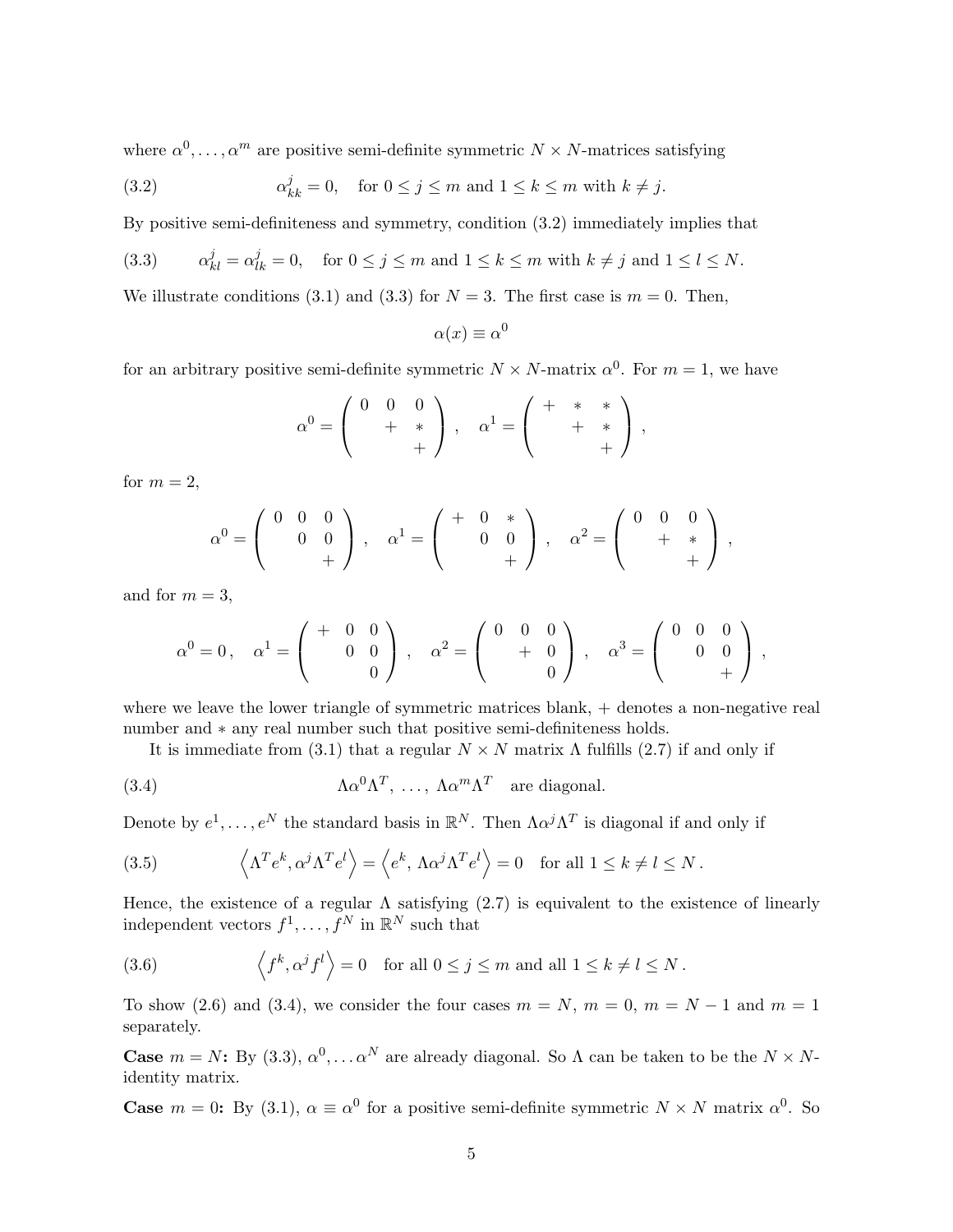there exists an orthogonal  $N \times N$  matrix  $\Lambda$  such that  $\Lambda \alpha^0 \Lambda^T$  is diagonal (see for instance, Theorem 2 in Section 16.2 of Gelfand, 1961). Since  $D = \mathbb{R}^N$ , condition (2.6) is also satisfied.

**Case**  $1 \leq m = N - 1$ : It follows from (3.3) that the only component of  $\alpha^0$  that can be nonzero is  $\alpha_{NN}^0$ . For  $1 \le j \le N-1$ , only the entries  $\alpha_{jj}^j, \alpha_{jN}^j, \alpha_{Nj}^j, \alpha_{NN}^j$  of the matrix  $\alpha^j$  can be non-zero. Hence, if we define  $f^k = e^k$ , for  $1 \le k \le N-1$ , and  $f^N$  component-wise as

$$
f_i^N = \begin{cases} -\frac{\alpha_{iN}^i}{\alpha_{ii}^i} , & \text{for } 1 \le i \le N-1 \text{ if } \alpha_{ii}^i \neq 0\\ 0, & \text{for } 1 \le i \le N-1 \text{ if } \alpha_{ii}^i = 0\\ 1, & \text{for } i = N \end{cases}
$$

then  $f^1, \ldots, f^N$  are linearly independent vectors in  $\mathbb{R}^N$  that satisfy (3.6). By (3.5), the regular  $N \times N$ -matrix  $\Lambda$  having  $f^1, \ldots, f^N$  as row vectors, satisfies (3.4), and it follows from the special form of the vectors  $f^1, \ldots, f^N$  that  $\Lambda(\mathbb{R}^{N-1}_+ \times \mathbb{R}) = \mathbb{R}^{N-1}_+ \times \mathbb{R}$ .

**Case**  $m = 1$ : By condition (3.3), the matrix  $\alpha^0$  is of the form

$$
\alpha^0 = \left(\begin{array}{cc} 0 & 0 \\ 0 & A \end{array}\right)
$$

for a positive semi-definite symmetric  $(N-1) \times (N-1)$ -matrix A. If  $\alpha_{11}^1 \neq 0$ , we define the symmetric  $N \times N$ -matrix  $\tilde{\alpha}^1$  by

$$
\tilde \alpha^{1}_{jk} := \alpha^{1}_{jk} - \frac{\alpha^{1}_{j1}\alpha^{1}_{k1}}{\alpha^{1}_{11}}\,, \quad 1 \leq j,k \leq N\,.
$$

Notice that, for any  $x \in \mathbb{R}^N$ , we have

$$
\left\langle x, \tilde \alpha^1 x\right\rangle=\left\langle x, \alpha^1 x\right\rangle-\frac{\left\langle x, \alpha^1 e^1\right\rangle^2}{\left\langle e^1, \alpha^1 e^1\right\rangle}\geq \left\langle x, \alpha^1 x\right\rangle-\left\langle x, \alpha^1 x\right\rangle=0
$$

by the Cauchy–Schwarz inequality |  $\langle x, \alpha^1 e^1 \rangle \leq \sqrt{\langle x, \alpha^1 x \rangle}$ p  $\overline{\langle e^1, \alpha^1 e^1 \rangle}$ . This shows that  $\tilde{\alpha}^1$  is positive semi-definite. If  $\alpha_{11}^1 = 0$ , we set  $\tilde{\alpha}^1 := \alpha^1$ . In either case,  $\tilde{\alpha}^1$  is of the form

$$
\tilde{\alpha}^1 = \left(\begin{array}{cc} 0 & 0 \\ 0 & B \end{array}\right)
$$

for a positive semi-definite symmetric  $(N - 1) \times (N - 1)$ -matrix B. It follows from Theorem 8.7.1 in Golub and Van Loan (1996) that there exists a regular  $(N-1) \times (N-1)$ -matrix Q such that  $QAQ^T$  and  $QBQ^T$  are both diagonal. Consider the regular  $N \times N$ -matrix

(3.7) 
$$
\Lambda := \begin{pmatrix} 1 & 0 & \dots & 0 \\ \Lambda_{21} & & & \\ . & & Q & \\ . & & & \\ \Lambda_{N1} & & & \end{pmatrix},
$$

where the entries  $\Lambda_{21}, \ldots, \Lambda_{N1}$  are chosen such that

(3.8) 
$$
\left\langle \Lambda^T e^k, \alpha^1 e^1 \right\rangle = 0 \text{ for all } k \ge 2
$$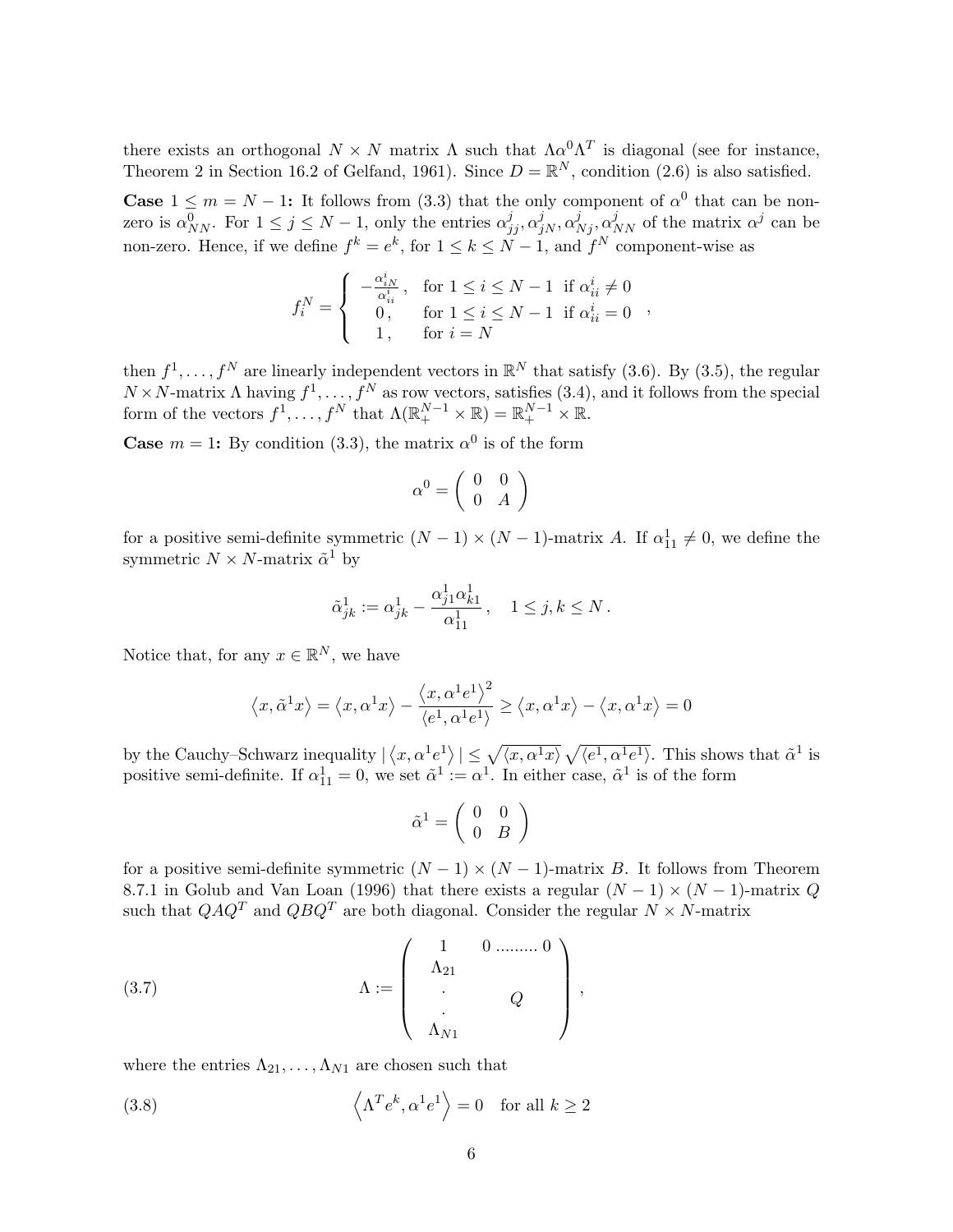(note that if  $\alpha_{11}^1 = 0$ , then  $\alpha^1 e^1 = 0$  and (3.8) holds true for arbitrary  $\Lambda_{21}, \ldots, \Lambda_{N1}$ ). Then  $\Lambda \alpha^0 \Lambda^T$  and  $\Lambda \tilde{\alpha}^1 \Lambda^T$  are diagonal. If  $\alpha_{11}^1 = 0$ , then  $\alpha^1$  is equal to  $\tilde{\alpha}^1$ . In the case  $\alpha_{11}^1 \neq 0$ , it follows from the definition of  $\tilde{\alpha}^1$  and (3.8) that

$$
\left\langle \Lambda^T e^k, \, \alpha^1 \Lambda^T e^l \right\rangle = \left\langle e^k, \, \Lambda \tilde{\alpha}^1 \Lambda^T e^l \right\rangle + \frac{\left\langle \Lambda^T e^k, \, \alpha^1 e^1 \right\rangle \left\langle \Lambda^T e^l, \, \alpha^1 e^1 \right\rangle}{\left\langle e^1, \, \alpha^1 e^1 \right\rangle} = 0
$$

for all  $k \neq l$ . Hence, (3.4) is satisfied. Finally, it can readily be seen from (3.7) that  $\Lambda$  maps  $\mathbb{R}_+ \times \mathbb{R}^{N-1}$  onto  $\mathbb{R}_+ \times \mathbb{R}^{N-1}$ .

Remark 3.1 It is well-known that there exists an *orthogonal*  $N \times N$ -matrix  $\Lambda$  satisfying (3.4), and thus (2.7), if and only if  $\alpha^0, \ldots, \alpha^m$  commute. However, in Theorem 2.1 we do not require  $\Lambda$  to be orthogonal. This makes the transformation more general. For instance, the positive semi-definite symmetric matrices, satisfying condition (3.2) for  $N = 3$  and  $m = 1$ ,

$$
\alpha^0 = \left( \begin{array}{rrr} 0 & 0 & 0 \\ & 1 & -1 \\ & & 1 \end{array} \right) \quad \text{and} \quad \alpha^1 = \left( \begin{array}{rrr} 1 & 0 & 0 \\ & 1 & 0 \\ & & 4 \end{array} \right)
$$

do not commute, but can nevertheless be diagonalized with the regular, non-orthogonal matrix

$$
\Lambda = \left( \begin{array}{rrr} 1 & 0 & 0 \\ 0 & 2 & 2 \\ 0 & 4 & -1 \end{array} \right) .
$$

## 4 Counter-examples for  $2 \le m \le N-2$

In this section, we give two examples of diffusions on  $\mathbb{R}^2_+ \times \mathbb{R}^2$  whose diffusion matrix cannot be diagonalized through regular affine transformation. For the first example, we provide a complete proof of non-diagonalizability. But one might object that this example is degenerate because it consists of a diffusion on  $\mathbb{R}^2_+ \times \mathbb{R}^2$  whose diffusion matrix has only rank 2. Our second example is a diffusion on  $\mathbb{R}^2_+ \times \mathbb{R}^2$  with a diffusion matrix of full rank. Non-diagonalizability can be proved with analogous arguments. But a full-fledged proof is so long and tedious that we omit the details.

### 4.1 Degenerate counter-example

Let  $0 < \gamma < 1$ . Then, the matrices

$$
\alpha^0 = \left(\begin{array}{rrr} 0 & 0 & 0 & 0 \\ & 0 & 0 & 0 \\ & & 1 & 0 \\ & & & \gamma \end{array}\right)\,,\quad \alpha^1 = \left(\begin{array}{rrr} 0 & 0 & 0 & 0 \\ & 0 & 0 & 0 \\ & & 1 & 0 \\ & & & 1 \end{array}\right)\,,\quad \alpha^2 = \left(\begin{array}{rrr} 0 & 0 & 0 & 0 \\ & 0 & 0 & 0 \\ & & 1 & 1 \\ & & & 1 \end{array}\right)\,.
$$

satisfy condition (3.2) for  $N = 4$  and  $m = 2$ . Hence, we know from Theorem 2.7 of Duffie et al. (2003) that there exists an affine diffusion on  $\mathbb{R}^2_+ \times \mathbb{R}^2$  with diffusion matrix

$$
\alpha(x) = \alpha^0 + x_1 \alpha^1 + x_2 \alpha^2 = \begin{pmatrix} 0 & 0 & 0 & 0 \\ 0 & 0 & 0 & 0 \\ 0 & 1 + x_1 + x_2 & x_2 \\ 0 & 0 & \gamma + x_1 + x_2 \end{pmatrix}.
$$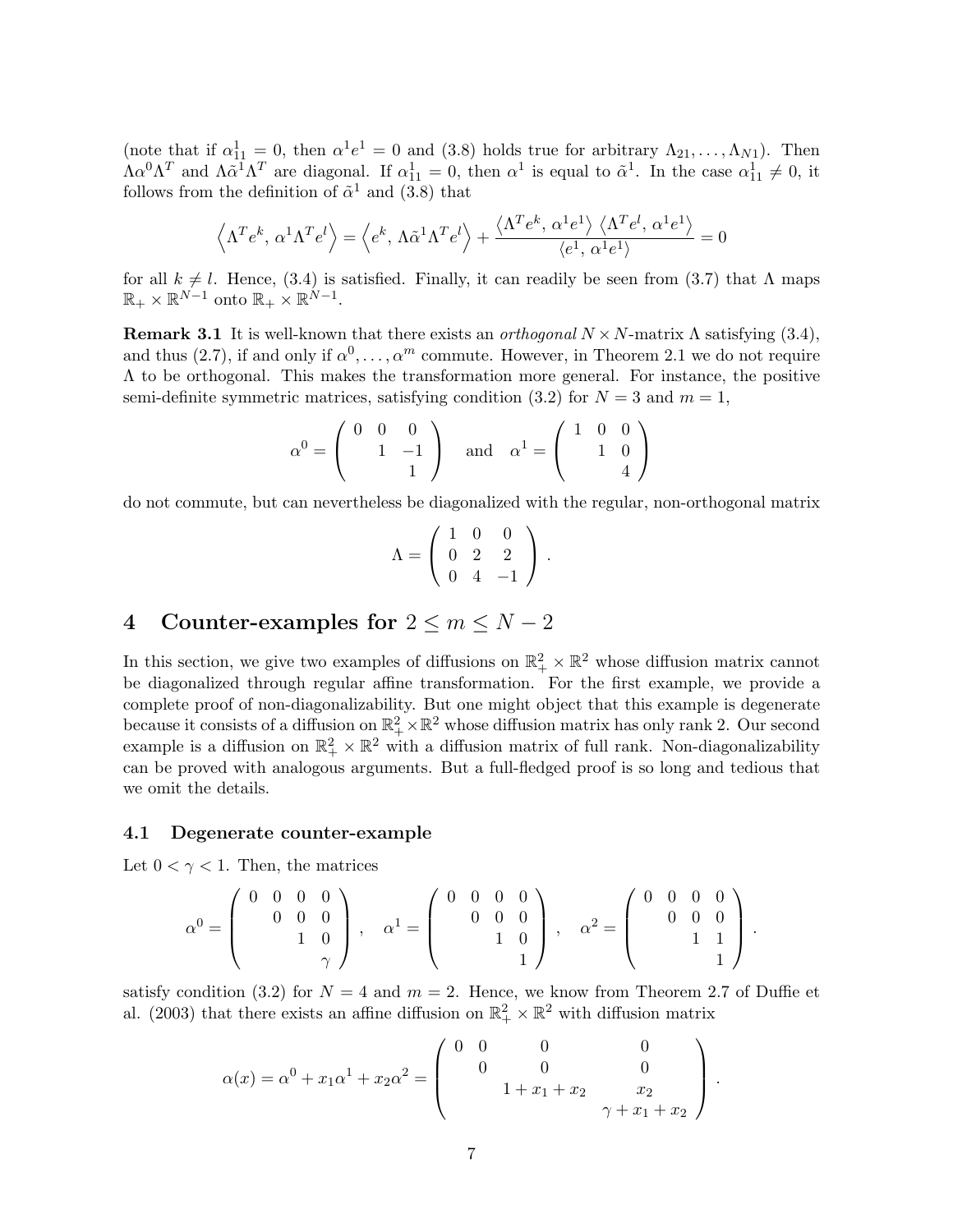For instance,  $\alpha(x)$  can be written as  $\sigma(x)\sigma^{T}(x)$  for

$$
\sigma(x) = \begin{pmatrix} 0 & 0 & 0 & 0 \\ 0 & 0 & 0 & 0 \\ \sqrt{\gamma + x_1} & 0 & \sqrt{x_2} & \sqrt{1 - \gamma} \\ 0 & \sqrt{\gamma + x_1} & \sqrt{x_2} & 0 \end{pmatrix}.
$$

The corresponding diffusion process  $X$  is of the form

$$
dX_1 = (b_1 + \langle \beta_1, X \rangle) dt
$$
  
\n
$$
dX_2 = (b_2 + \langle \beta_2, X \rangle) dt
$$
  
\n
$$
dX_3 = (b_3 + \langle \beta_3, X \rangle) dt + \sqrt{\gamma + X_1} dW_1 + \sqrt{X_2} dW_3 + \sqrt{1 - \gamma} dW_4
$$
  
\n
$$
dX_4 = (b_4 + \langle \beta_4, X \rangle) dt + \sqrt{\gamma + X_1} dW_2 + \sqrt{X_2} dW_3.
$$

Since X lives on  $\mathbb{R}^2_+ \times \mathbb{R}^2$ ,  $\langle \beta_1, x \rangle$  and  $\langle \beta_2, x \rangle$  must not depend on  $x_3$  and  $x_4$ . Hence,  $X_1$  and  $X_2$  are deterministic. Still, X is of the form (9) in Dai and Singleton (2000) because  $\sigma(x)$  can  $\Lambda_2$  are deterministic. Still,  $\Lambda$  is c<br>be written as  $\sigma(x) = \Sigma \sqrt{S(x)}$  for

$$
\Sigma = \begin{pmatrix} 0 & 0 & 0 & 0 \\ 0 & 0 & 0 & 0 \\ 1 & 0 & 1 & 1 \\ 0 & 1 & 1 & 0 \end{pmatrix} \quad \text{and} \quad S(x) = \begin{pmatrix} \gamma + x_1 & 0 & 0 & 0 \\ 0 & \gamma + x_1 & 0 & 0 \\ 0 & 0 & x_2 & 0 \\ 0 & 0 & 0 & 1 - \gamma \end{pmatrix}.
$$

Now, assume that there exists a regular  $4 \times 4$ -matrix  $\Lambda$  such that  $\Lambda \alpha(x) \Lambda^T$  is diagonal for all  $x \in \mathbb{R}_+^2 \times \mathbb{R}^2$ . Then, by (3.6), there exist four linearly independent vectors  $f^1, \ldots, f^4$  in  $\mathbb{R}^4$ such that

(4.1) 
$$
f_3^k f_3^l + \gamma f_4^k f_4^l = 0
$$

$$
(4.2) \t\t f_3^k f_3^l + f_4^k f_4^l = 0
$$

(4.3) 
$$
(f_3^k + f_4^k)(f_3^l + f_4^l) = 0.
$$

for all  $k \neq l$ . From (4.1) and (4.2) we get

(4.4) 
$$
f_3^k f_3^l = f_4^k f_4^l = 0.
$$

By linear independence there can be at most two vectors among  $f^1, \ldots, f^4$  with  $f_3^k = f_4^k = 0$ . We may assume that  $f^3$  and  $f^4$  are not of this form. We then deduce from (4.4) that either

$$
f_3^3 = 0
$$
 and  $f_4^4 = 0$  or  $f_3^4 = 0$  and  $f_4^3 = 0$ .

The first case together with (4.3) implies  $f_4^3 f_3^4 = 0$ , the second one  $f_3^3 f_4^4 = 0$ . Both contradict the assumption of linear independence of  $f_1, \ldots, f_4$ . This shows that  $\alpha(x)$  cannot be diagonalized by regular affine transformation.

### 4.2 Non-degenerate counter-example

For  $0 < \gamma < 1$ , the matrices

$$
\alpha^0 = \left(\begin{array}{rrr} 0 & 0 & 0 & 0 \\ & 0 & 0 & 0 \\ & & 1 & 0 \\ & & & \gamma \end{array}\right)\,,\quad \alpha^1 = \left(\begin{array}{rrr} 1 & 0 & 0 & 0 \\ & 0 & 0 & 0 \\ & & 1 & 0 \\ & & & 1 \end{array}\right)\,,\quad \alpha^2 = \left(\begin{array}{rrr} 0 & 0 & 0 & 0 \\ & 1 & 0 & 0 \\ & & 1 & 1 \\ & & & 1 \end{array}\right)\,.
$$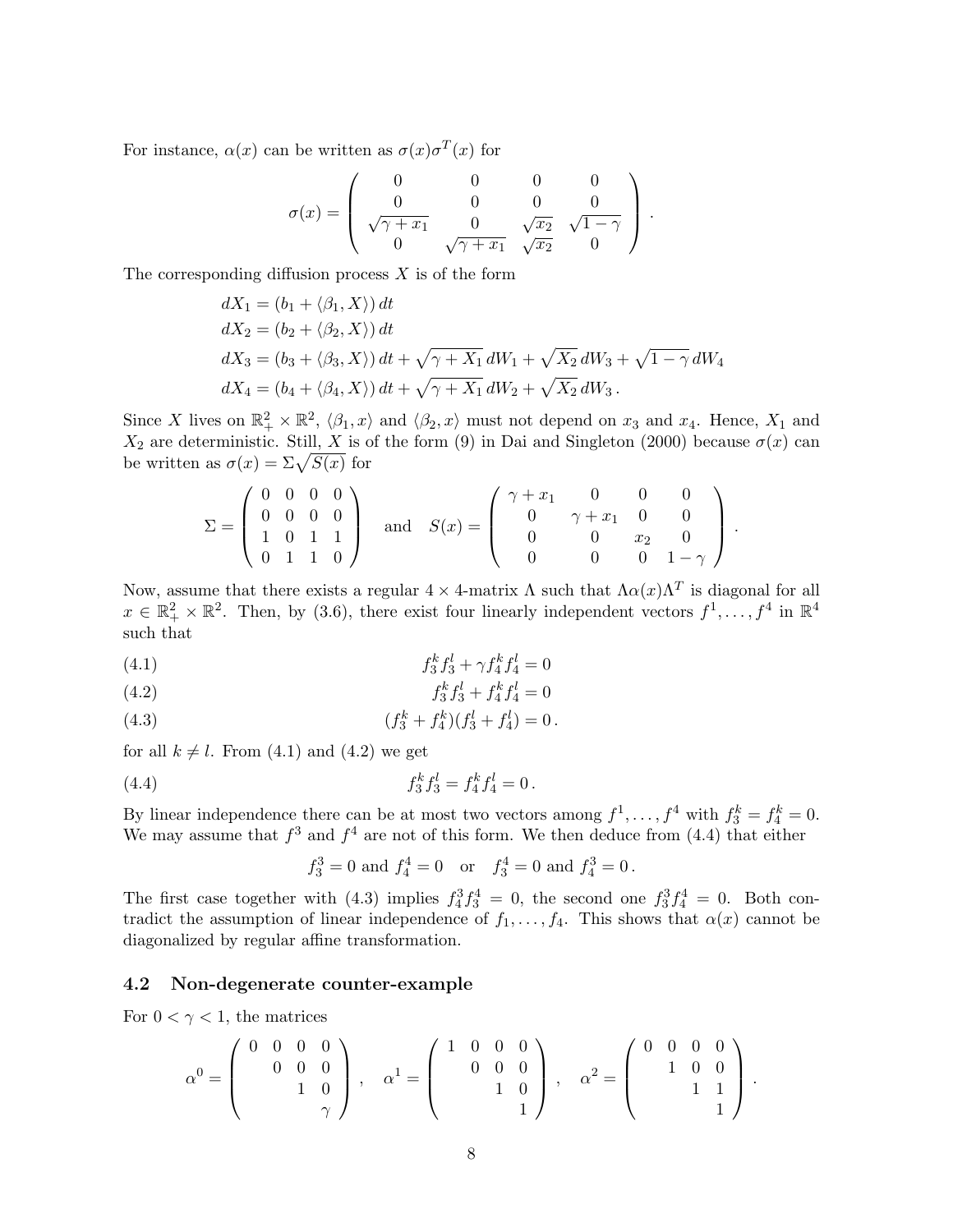satisfy condition (3.2). By Duffie et al. (2003), there exists an affine diffusion on  $\mathbb{R}^2_+ \times \mathbb{R}^2$  with diffusion matrix

$$
\alpha(x) = \alpha^0 + x_1 \alpha^1 + x_2 \alpha^2 = \begin{pmatrix} x_1 & 0 & 0 & 0 \\ x_2 & 0 & 0 \\ 1 + x_1 + x_2 & x_2 \\ 0 & 0 & \gamma + x_1 + x_2 \end{pmatrix}.
$$

 $\alpha(x)$  has rank 4 in the interior of  $\mathbb{R}^2_+ \times \mathbb{R}^2$ , and there exists no  $4 \times 4$ -matrix  $\Lambda$  such that  $\Lambda \alpha(x) \Lambda^T$  is diagonal for all  $x \in \mathbb{R}_+^2 \times \mathbb{R}^2$ . This can be proved along the lines of Subsection 4.1. But the argument is much longer and not given here. Alternatively, non-diagonalizibility can be checked with software like Mathematica that allows for symbolic calculations.

enecked with software like Mathematica that allows for symbolic calculations.<br>We point out that now,  $\sigma(x)$  cannot be of the form  $\Sigma \sqrt{S(x)}$  for a 4  $\times$  4-matrix  $\Sigma$  and a diagonal  $4 \times 4$ -matrix  $S(x)$  because if it were, then  $\Sigma$  would have to be regular and

$$
\Lambda \alpha \Lambda^T = \Lambda \Sigma S(x) \Sigma^T \Lambda^T
$$

would be diagonal for  $\Lambda = \Sigma^{-1}$ .

## 5 Conclusion

We have demonstrated that for all  $0 \le m \le N$  with  $m \le 1$  or  $m \ge N-1$ , any affine diffusion process on  $\mathbb{R}^m_+ \times \mathbb{R}^{N-m}$  can be transformed into one on the same state space with diagonal diffusion matrix by way of a regular affine transformation. This shows that in this case, the Dai–Singleton specification covers all affine diffusion term structure models with state spaces of the form  $\Lambda(\mathbb{R}^m_+ \times \mathbb{R}^{N-m}) + \lambda$ . However, we also showed that there exist affine diffusion processes on  $\mathbb{R}^2_+ \times \mathbb{R}^2$  with non-diagonalizable diffusion matrix. Hence, for ATSMs with four risk factors or more, the assumption of instantaneously uncorrelated state variables may result in an unnecessary loss of generality with possible consequences of poor fit to data or non-optimal model selection.

A study of the potential of affine diffusions with non-affine state spaces or the practical benefits from the use of affine diffusions with more than three risk factors and non-diagonalizable diffusion matrix are beyond the scope of this paper and left for future research.

## References

Balduzzi, P., Das, S., Foresi, S., Sundaram, R. (1996). A Simple Approach to Three Factor Affine Term Structure Models. *Journal of Fixed Income* 6, 43–53.

Buraschi, A., Porchia, P., Trojani, F. (2006). Correlation Risk and Optimal Portfolio Choice. AFA 2008 New Orleans Meetings Paper. Available at SSRN: http://ssrn.com/abstract=908664.

Chen, L. (1996). Stochastic Mean and Stochastic Volatility – A Three-Factor Model of the Term Structure of Interest Rates and its Applications to the Pricing of Interest Rate Derivatives. Financial Markets, Institutions, and Instruments 5, 1–88.

Cheridito, P., Filipović, D., Kimmel, R. L. (2007). Market Price of Risk Specifications for Affine Models: Theory and Evidence. Journal of Financial Economics 83(1), 123–170.